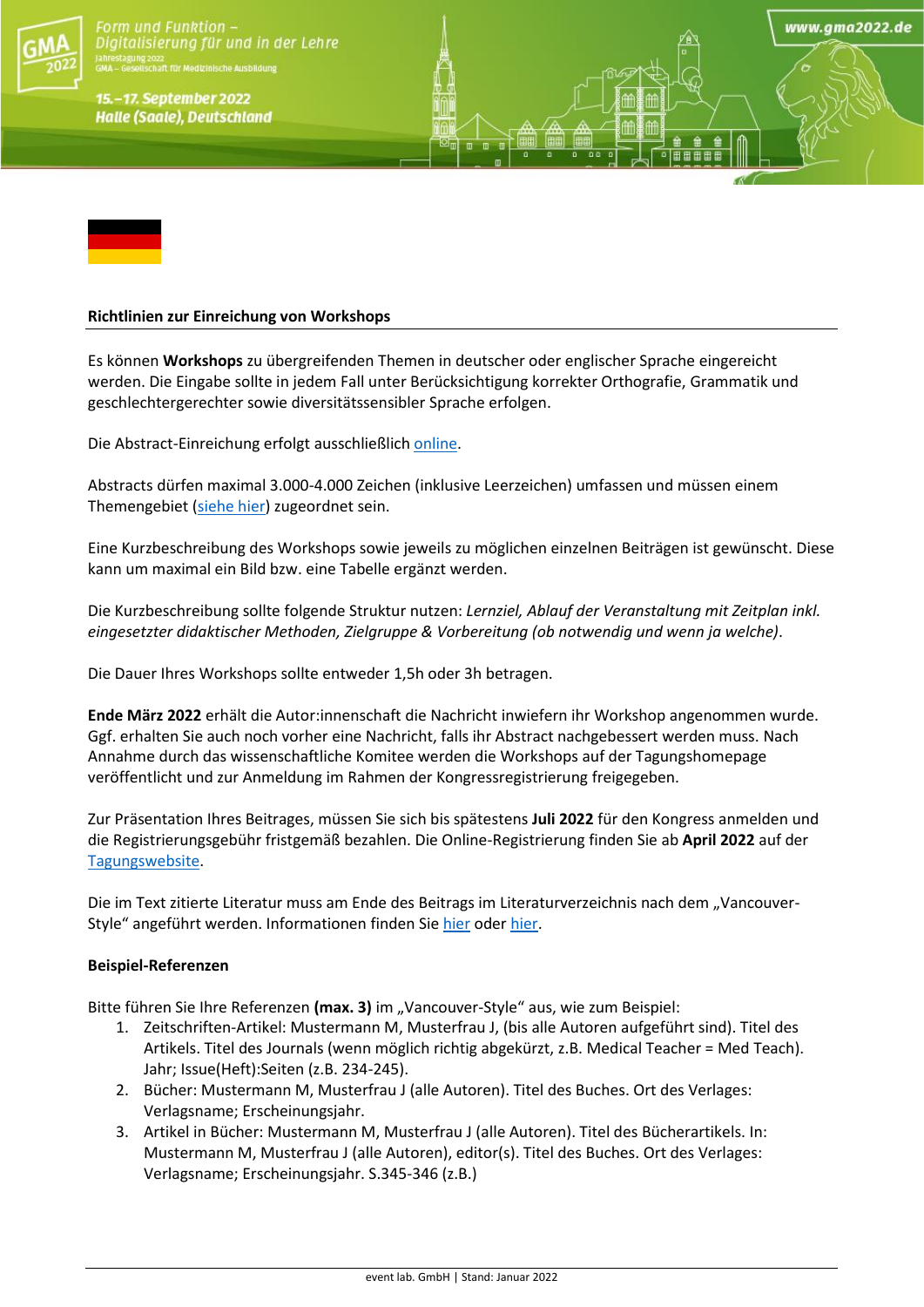

Form und Funktion -Digitalisierung für und in der Lehre

15.-17. September 2022 **Halle (Saale), Deutschland** 

### **Veröffentlichungs-Richtlinien**

Die Einreicher:innen erklären, dass alle genannten Autor:innen mit der namentlichen Nennung inklusive der jeweiligen Affiliation im Zusammenhang mit diesem Abstract einverstanden sind.

www.ama2022.de

Die angenommenen Abstracts sind zur Publikation im Online-Programm zur Veranstaltung vorgesehen. Mit der Einreichung gibt die Autor:innenschaft ihr Einverständnis für die Veröffentlichung des Beitrags.

Alle akzeptierten Abstracts werden elektronisch publiziert (Abstractband in Kooperation mit German Medical Science (GMS [| https://www.egms.de/dynamic/de/index.htm\)](https://www.egms.de/dynamic/de/index.htm) und auf der Tagungswebsite [https://gma2022.de\)](https://gma2022.de/).



#### **Guidelines for Workshop Submission**

Workshops on overarching themes can also be submitted in German or English. In any case, the input should take into account correct orthography, grammar and gender-sensitive as well as diversity-sensitive language.

Abstracts can only be submitted **[online](https://eventclass.org/contxt_gma2022)**.

Abstracts may not exceed 3,000-4,000 characters (including spaces) and must be assigned to a topic area [\(see here\).](https://gma2022.de/programm/schwerpunkte/)

A short description of the workshop and of possible individual contributions is desired. This can be supplemented by a maximum of one picture or table.

The short description should use the following structure: Learning objective, course of the workshop with time schedule including the didactic methods used, target group & preparation (if necessary and if so, which ones).

#### **The deadline for submission is 13 February 2022.**

**End of March 2022** the authors will receive a message in how far their workshop has been accepted. If necessary, you will also receive a message beforehand in case your abstract needs to be improved. After acceptance by the scientific committee the workshops will be published on the conference homepage and released for registration in the congress registration.

To present your paper, you must register for the congress by **July 2022** at the latest and pay the registration fee in due time. You will find the online registration on the [conference website](https://gma2022.de/anmeldung/) from April onwards.